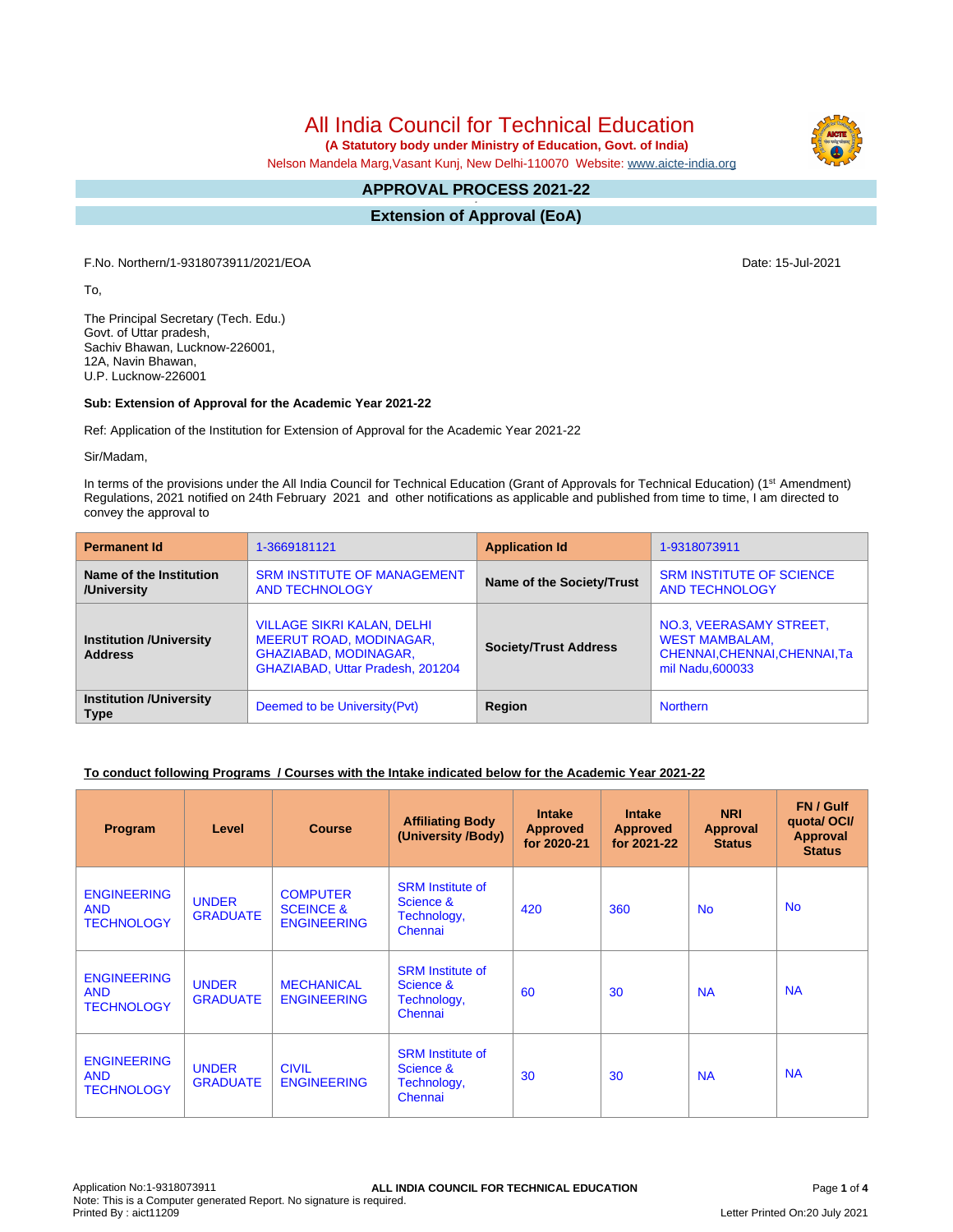| <b>ENGINEERING</b><br><b>AND</b><br><b>TECHNOLOGY</b> | <b>UNDER</b><br><b>GRADUATE</b> | <b>ELECTRICAL</b><br><b>AND</b><br><b>ELECTRONICS</b><br><b>ENGINEERING</b>                                                                         | <b>SRM</b> Institute of<br>Science &<br>Technology,<br>Chennai | 60  | 30         | <b>NA</b> | <b>NA</b> |
|-------------------------------------------------------|---------------------------------|-----------------------------------------------------------------------------------------------------------------------------------------------------|----------------------------------------------------------------|-----|------------|-----------|-----------|
| <b>ENGINEERING</b><br><b>AND</b><br><b>TECHNOLOGY</b> | <b>UNDER</b><br><b>GRADUATE</b> | <b>ELECTRONICS &amp;</b><br><b>COMMUNICATIO</b><br><b>N ENGINEERING</b>                                                                             | <b>SRM</b> Institute of<br>Science &<br>Technology,<br>Chennai | 60  | 30         | <b>NA</b> | <b>NA</b> |
| <b>ENGINEERING</b><br><b>AND</b><br><b>TECHNOLOGY</b> | <b>UNDER</b><br><b>GRADUATE</b> | <b>AUTOMOBILE</b><br><b>ENGINEERING</b>                                                                                                             | <b>SRM</b> Institute of<br>Science &<br>Technology,<br>Chennai | 30  | 30         | <b>NA</b> | <b>NA</b> |
| <b>MANAGEMENT</b>                                     | <b>POST</b><br><b>GRADUATE</b>  | <b>MBA</b>                                                                                                                                          | <b>SRM</b> Institute of<br>Science &<br>Technology,<br>Chennai | 60  | 90         | <b>No</b> | <b>No</b> |
| <b>MCA</b>                                            | <b>POST</b><br><b>GRADUATE</b>  | <b>MASTERS IN</b><br><b>COMPUTER</b><br><b>APPLICATIONS</b>                                                                                         | <b>SRM Institute of</b><br>Science &<br>Technology,<br>Chennai | 30  | 30         | <b>NA</b> | <b>NA</b> |
| <b>ENGINEERING</b><br><b>AND</b><br><b>TECHNOLOGY</b> | <b>POST</b><br><b>GRADUATE</b>  | <b>COMPUTER</b><br><b>SCIENCE &amp;</b><br><b>ENGINEERING</b>                                                                                       | <b>SRM</b> Institute of<br>Science &<br>Technology,<br>Chennai | 12  | 12         | <b>NA</b> | <b>NA</b> |
| <b>ENGINEERING</b><br><b>AND</b><br><b>TECHNOLOGY</b> | <b>UNDER</b><br><b>GRADUATE</b> | <b>COMPUTER</b><br><b>SCIENCE AND</b><br><b>ENGINEERING(A</b><br><b>RTIFICIAL</b><br><b>INTELLIGENCE</b><br><b>AND MACHINE</b><br><b>LEARNING</b> ) | <b>SRM</b> Institute of<br>Science &<br>Technology,<br>Chennai | 120 | $180^{15}$ | <b>No</b> | <b>No</b> |
| <b>ENGINEERING</b><br><b>AND</b><br><b>TECHNOLOGY</b> | <b>UNDER</b><br><b>GRADUATE</b> | <b>COMPUTER</b><br><b>SCIENCE</b><br><b>ENGINEERING</b><br><b>(BIG DATA</b><br><b>ANALYTICS</b>                                                     | <b>SRM</b> Institute of<br>Science &<br>Technology,<br>Chennai | 60  | 60         | <b>NA</b> | <b>NA</b> |
| <b>ENGINEERING</b><br><b>AND</b><br><b>TECHNOLOGY</b> | <b>UNDER</b><br><b>GRADUATE</b> | Computer<br>Science and<br><b>Engineering with</b><br>specialization in<br><b>Cloud Computing</b>                                                   | <b>SRM Institute of</b><br>Science &<br>Technology,<br>Chennai | 60  | 30         | <b>NA</b> | <b>NA</b> |
| <b>ENGINEERING</b><br><b>AND</b><br><b>TECHNOLOGY</b> | <b>UNDER</b><br><b>GRADUATE</b> | <b>COMPUTER</b><br><b>SCIENCE &amp;</b><br><b>BUSINESS</b><br><b>SYSTEMS</b>                                                                        | <b>SRM</b> Institute of<br>Science &<br>Technology,<br>Chennai | 30  | 30         | <b>NA</b> | <b>NA</b> |
| <b>ENGINEERING</b><br><b>AND</b><br><b>TECHNOLOGY</b> | <b>UNDER</b><br><b>GRADUATE</b> | Computer<br>Science and<br><b>Engineering with</b><br>specialization in<br><b>Cyber Security</b>                                                    | <b>SRM Institute of</b><br>Science &<br>Technology,<br>Chennai | 60  | 60         | <b>NA</b> | <b>NA</b> |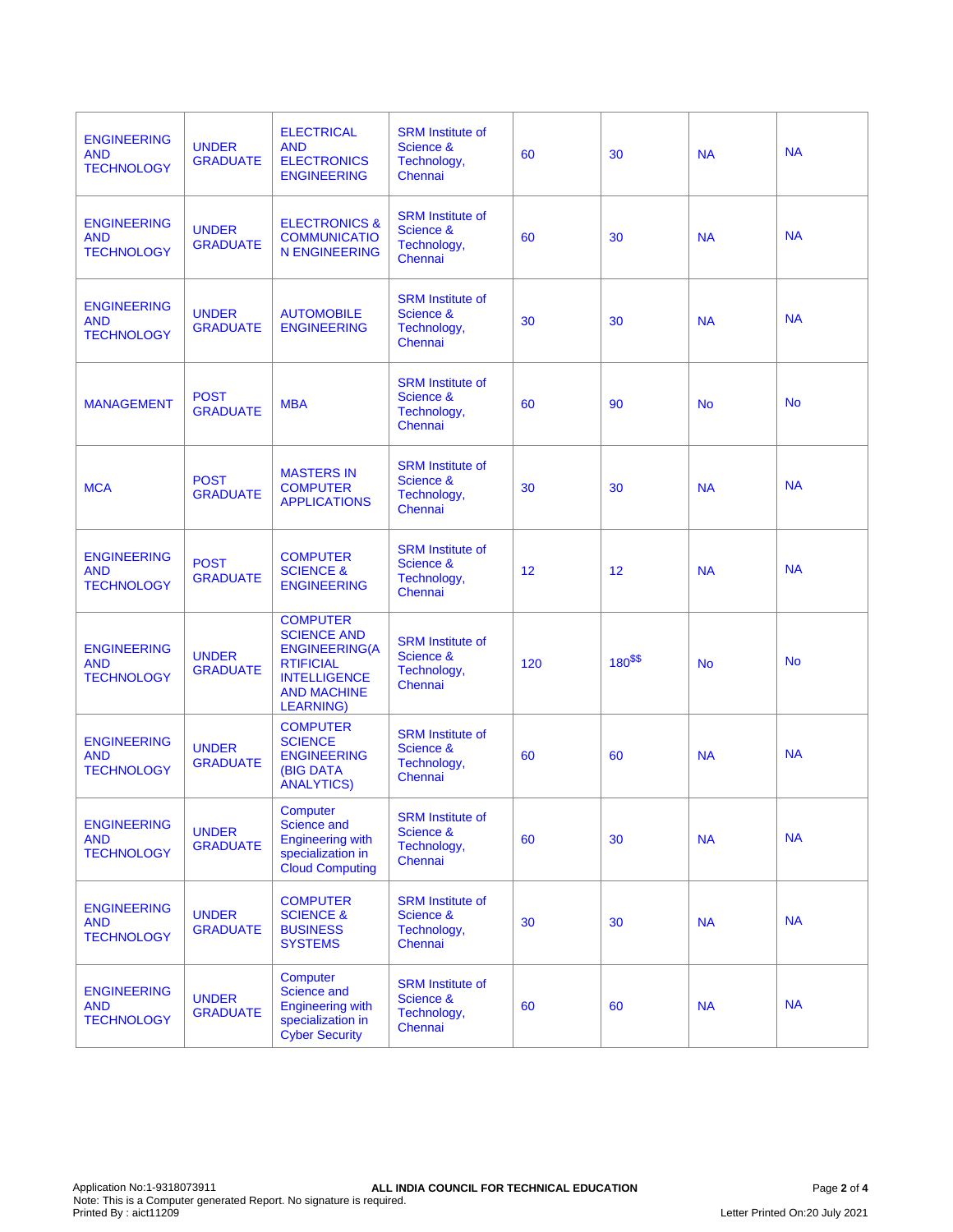| <b>PHARMACY</b>   | <b>UNDER</b><br><b>GRADUATE</b> | <b>PHARMACY</b>                             | <b>SRM University,</b><br><b>Modinagar</b>                     | 60          | 60         | <b>NA</b> | <b>NA</b> |
|-------------------|---------------------------------|---------------------------------------------|----------------------------------------------------------------|-------------|------------|-----------|-----------|
| <b>MANAGEMENT</b> | <b>POST</b><br><b>GRADUATE</b>  | <b>MBA (HOSPITAL</b><br><b>MANAGEMENT</b> ) | <b>SRM Institute of</b><br>Science &<br>Technology,<br>Chennai | $\mathbf 0$ | $30^{#}\%$ | <b>No</b> | <b>No</b> |

## Approved New Course(s)

\$\$ New Course(s)/Increase in Intake should be offered in Emerging Area

# **Course(s) Applied for Closure by the Institution for the Academic Year 2021-22**

| <b>Program</b>                                        | Level                           | Course                                                                                                   | <b>Affiliating Body</b><br>(Univ/Body)                         | <b>Course Closure Status</b> |
|-------------------------------------------------------|---------------------------------|----------------------------------------------------------------------------------------------------------|----------------------------------------------------------------|------------------------------|
| <b>ENGINEERING</b><br><b>AND</b><br><b>TECHNOLOGY</b> | <b>UNDER</b><br><b>GRADUATE</b> | <b>Computer Science and</b><br><b>Engineering with</b><br>Specialization in Internet of<br><b>Things</b> | <b>SRM</b> Institute of<br>Science &<br>Technology,<br>Chennai | Approved                     |
| <b>ENGINEERING</b><br><b>AND</b><br><b>TECHNOLOGY</b> | <b>UNDER</b><br><b>GRADUATE</b> | <b>ELECTRONICS AND</b><br><b>COMPUTER</b><br><b>ENGINEERING</b>                                          | <b>SRM</b> Institute of<br>Science &<br>Technology,<br>Chennai | Approved                     |

# **It is mandatory to comply with all the essential requirements as given in APH 2021-22 (Appendix 6)**

The Institution/ University is having the following deficiencies as per the online application submitted to AICTE (self-disclosure based) and the same shall be complied within Two year from the date of issue of this EoA

# **Deficiencies\* Noted (based on Self Disclosure)**

Faculty Deficiency

**\***Please refer Deficiency Report for details